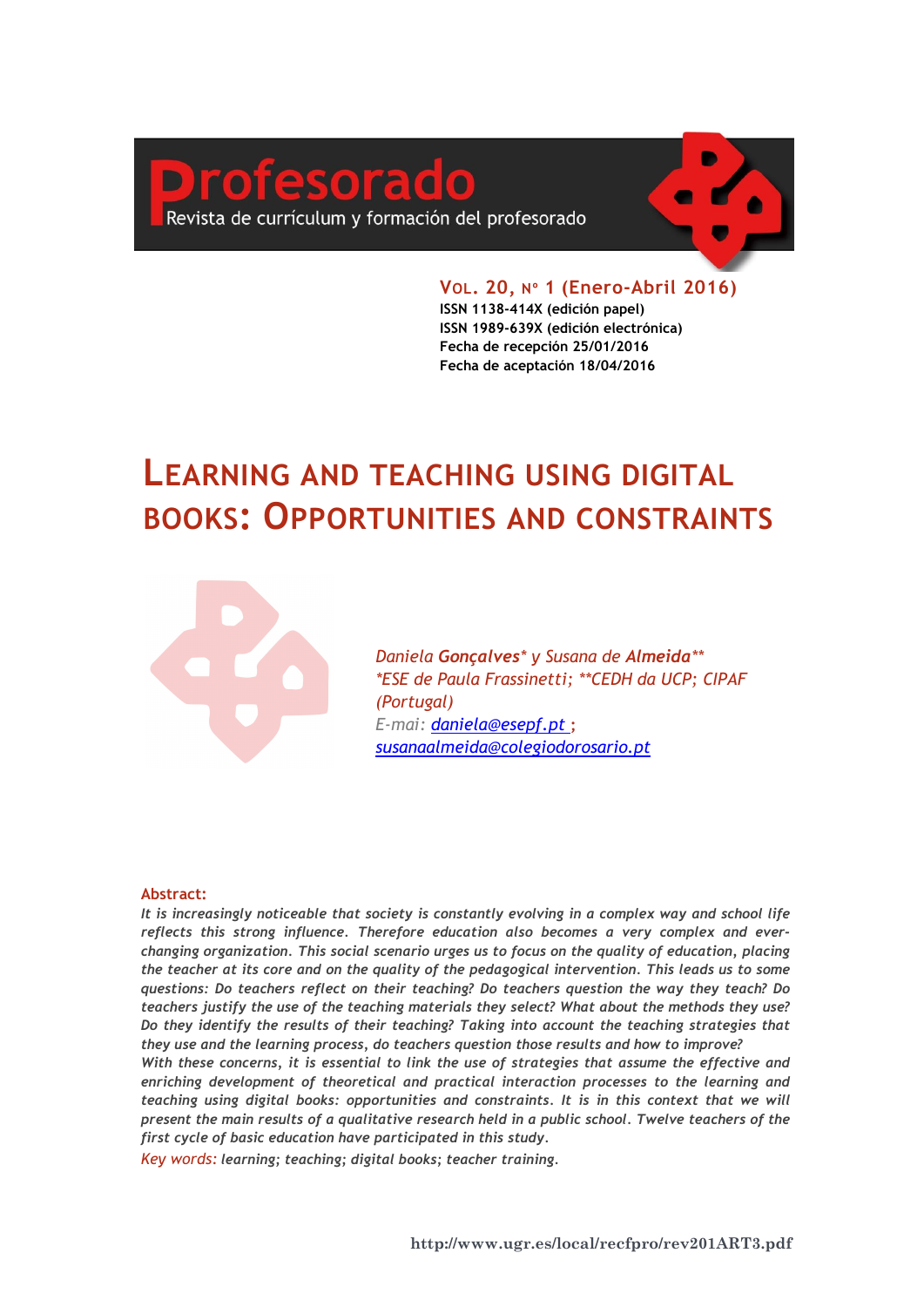

### 1. Introduction

According to Prensky (2001), children and young people in today's context – the socalled "digital natives" handle the information and communication technologies (ICT) with ease. He states that their brain is ready for the new requirements of a digital culture and world. In contrast, older people - their ancestors and the so-called "immigrants" to digital technology - would have more difficulty to survive in this new digital scenario that did not exist when they were born or even when they were teenagers.

Nevertheless, Lagarto (2013) finds no evidence that children and young people are in fact digitally competent. It appears that these children and young people (as well as the general public) need training on issues related to the tools of the Information Society which aims to metamorphose into a knowledge society, such as defended by some authors (Adams, 2007; Almeida, 2004; Moreira, 2007). We can therefore infer that living in a digital world requires a learning time, more or less according to the individual characteristics. At the same time, we know that children and young people are immersed in technology and interact with it naturally as it can be seen in a study of Dahlstrom & Bishsel (2014), where they interviewed about 1 and a half million students in 74 countries. Education and schools in particular are currently faced with a new fact, namely: both students and teachers, through the Internet, have quick and easy access to all kinds of existing information in the world. The digitization of almost all-human activity and in all dimensions is already a reality at school.

#### According to Lagarto (2015),

In reality, the paradigms with which today have to teach cannot be the same as they were a few decades ago. Today, at school, students are true "digital natives" because they were born in a digital age, but what is happening is that they, like the migrants, do not truly master most of features of the tools provided by the Information Society and from Internet (p. 18*)*.

Live, grow, live and communicate in a digital society or immersed in a digital culture means radical differences in the ways one processes information, how to socialize, how to interact, how to build knowledge and, finally, how to learn (Prensky, 2001). Siemens (2006) presents eight factors that characterize the present-day knowledge and promote consequences in terms of the characteristics of knowledge itself, which obviously implies the learning modelization, namely:

- i. Abundance the knowledge available on the network is immense and the speed at which it is produced and published is so fast that we are taken to meet the limit concept in the way we relate to such information volume;
- ii. Recombination the ability to connect, recombine and re-create small meaning cores, sprouted more complex and personalized structures, surpassing the time of convergence of knowledge: the new reality is the transfer and implementation of knowledge from one field to another;
- iii. Relationship with the certainty the knowledge is presented as a constant becoming, in which certain (final) is permanently suspended by the constant need to update regarding new data and new findings;
- iv. Development pace more important and significant than the knowledge we have at any given time it´s the ability to learn what we´ll need in the future; towards the

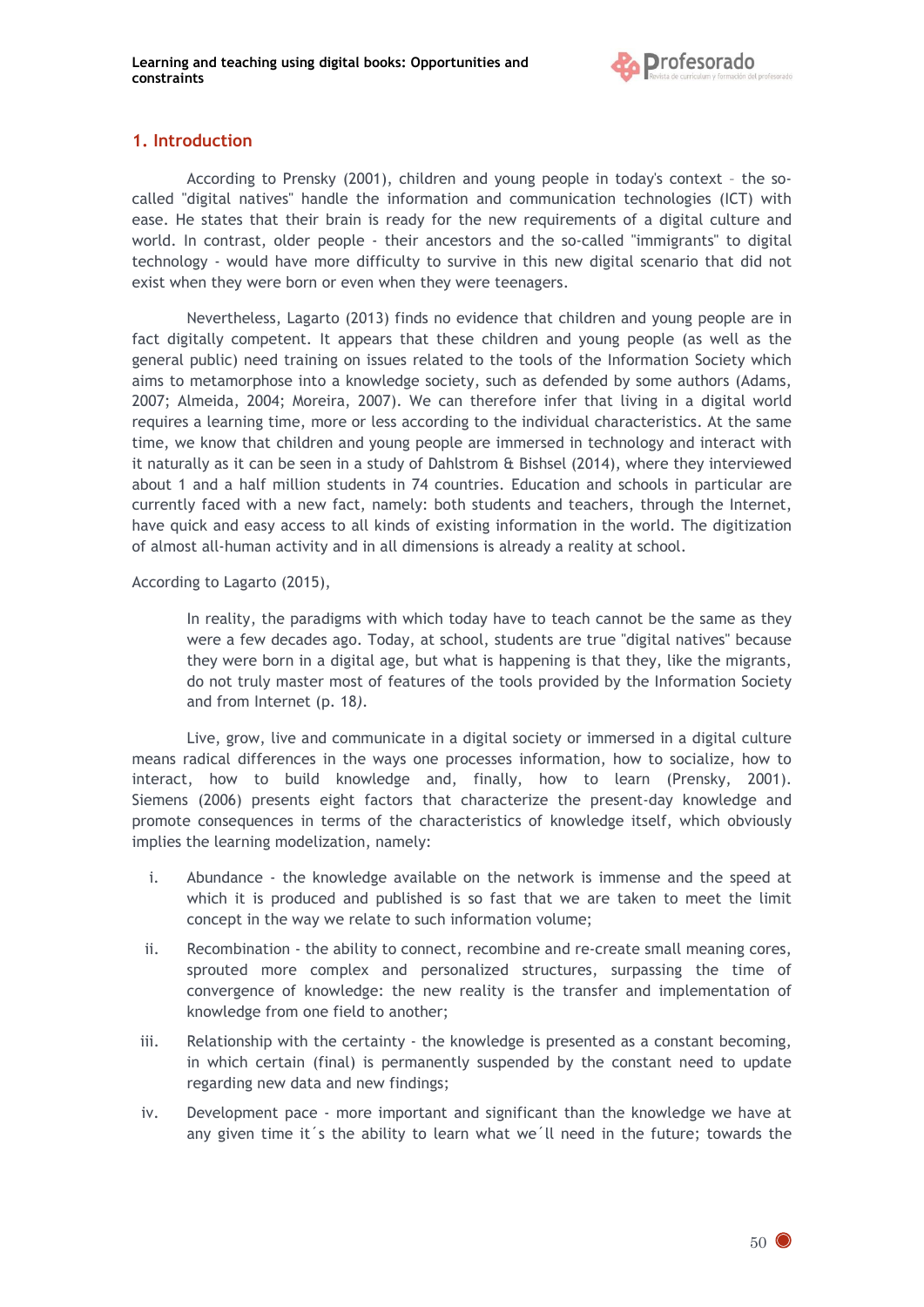

inability to assimilate all the knowledge that we will need, the priority is the link to media networks and information sources that put us in case of need;

- v. Performance through the media and the media rich contexts, the knowledge gained multiple faces, and can be expressed in various forms such as, for example, a video or a game;
- vi. Flow an economy of knowledge, responsiveness and motivation as individuals internal elements, or a culture of openness and the recognition of the value of collaboration, while external elements, act as accelerators flow, facilitating quick processes of knowledge production and distribution, as well as networks creation;
- vii. Spaces and structures for knowledge organization and dissemination the spaces and structures are the organizational elements of society, and as the former constitute the environment in which we interact and share, the latter provide the process and the way by which we make decisions and knowledge flows;
- viii. Decentralization openness to decentralization of knowledge, as individuals are active organizers of individual agents deciding how aggregates and organizes information that interests them.

If we establish formal ways of learning, in times where learning can mean so much, it is an urgent task to reflect on the epistemological requirements in order to provide to learners an increasing development of skills (self) regulatory, to allow them learning to learn - either along their academic record or on all entire experiential and formative experience throughout life. It is precisely in this context (and taking into account a modeling of learning that promotes learning strategies, time management, objectives definition, self-assessment, self-efficacy beliefs and intrinsic interest) which we regard as elementary epistemological requirement, a strategy for learning or strategic learning, fundamental in promoting individuals able to succeed in training context and life (Zimmerman, 2002). This epistemological requirement - strategic learning - develops in individuals/learners metacognitive, motivational and behavioral processes, stimulating and providing the creation of opportunities for the exercise of self-regulation, especially at the level of educational goals definition. These self-regulatory processes are clearly another epistemological requirement and a key component for a strategic learning that promotes undoubtedly reflection. This can (and should) be taught and trained, resulting hence the crucial role of the education professional by participation in training opportunities that provide a path of gradual construction of autonomy, strategic ability and motivation levels in learning.

There is no doubt that the traditional school methods seem not to have great relevance in today's learning processes. Information Technology is not to solve all educational issues; however, we cannot neglect these tools and the way these favor the construction of knowledge. Without a true democratization of access to ICT, users cannot take full advantage of the features that the digital world provides them (Lagarto, 2015). This is also a mission of the School and, as such, it is up to teachers to include ICT in their teaching, including digital books.

#### 2. Changing context and teacher training

As Elmore (2003) states: "successful professional development - as it is specifically designed to also improve student learning - must be evaluated continuously and primarily on

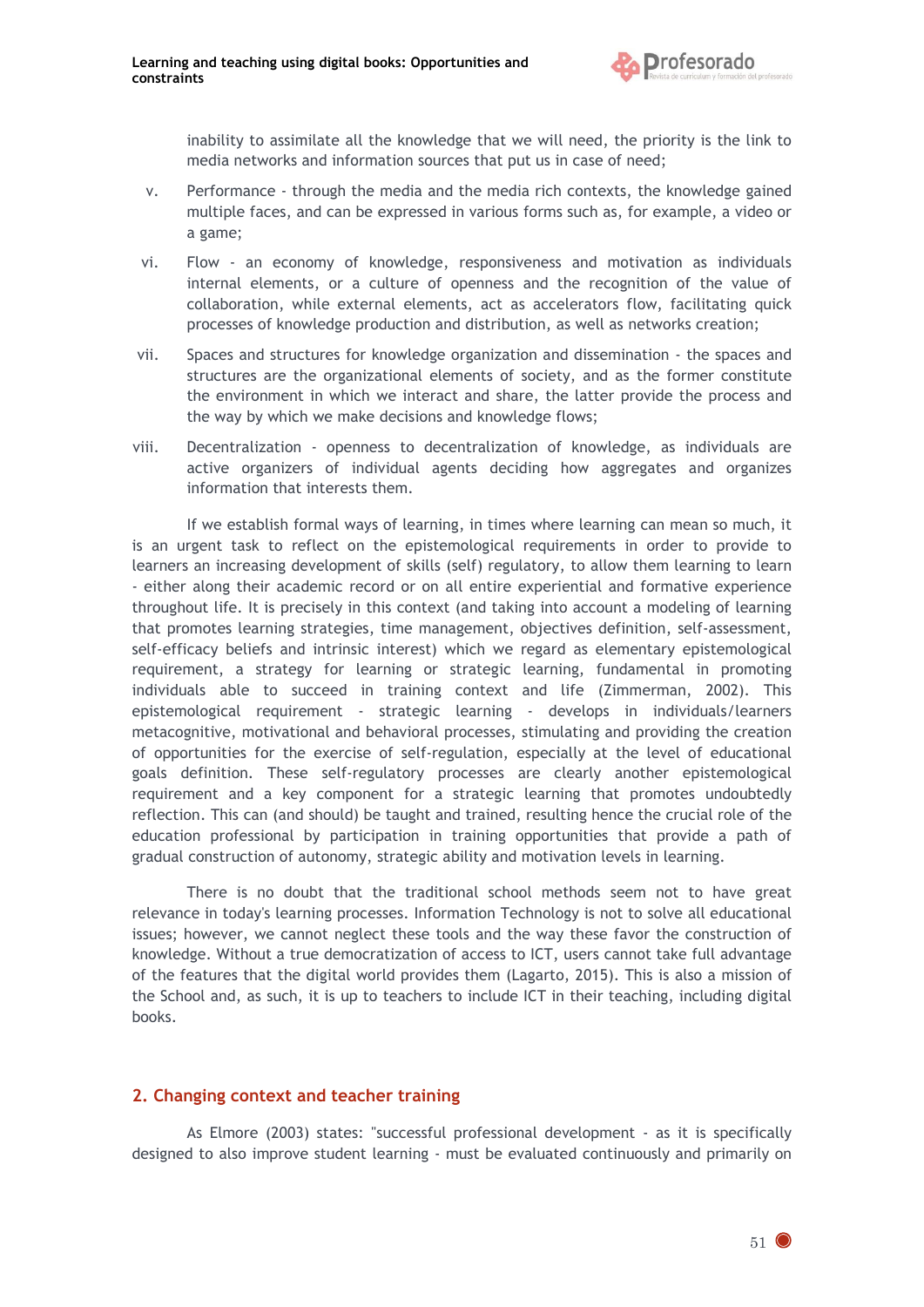

the basis of the effect it has on the results of students" (p. 8). So one of the guiding principles of training (initial and continuous) for teachers should be the way it contributes to the development of the learning of teachers and, ultimately, effective student learning.

In this context, teachers must have the qualifications and skills required for teaching performance and learning throughout life, based on an educational project that includes a professional, social and ethical dimension of the teaching activity; a dimension of teaching and learning development in the framework of an outstanding pedagogical relationship, that integrates accurate scientific and methodological knowledge of that development; a dimension of participation in school and community relations; a dimension of professional development throughout life, incorporating training as a constitutive element of professional practice by problematized analysis of teaching and reflection based on the construction of the profession in cooperation with other professionals; and a dimension of research and pedagogical innovation agent, taking into account the reflective and creator role in the educational process that educators / teachers are to perform collaboratively.

Among the emerging challenges that educational institutions have to currently face, we have to consider the diversity of people with multiple cultures, knowledge and skills in a plurality of ways of being, living and thinking that contribute to the construction of the person as a whole in a global world. Faced with an increasingly complex society, so often broken in their fundamental structures, it is crucial to build the foundations of an educational relationship based on Values, Knowledge and Reference Practices.

Paraphrasing Bolívar (2012,), "after all, the quality of education operates in the *teaching and learning processes* experienced in class, even if, so that they occur, they are accompanied by other factors (...)" (p. 286). More than other distant variables, the differences in student learning outcomes require a focus on teaching practice and distinctive work of the teacher, involving the use of various educational resources (such as digital books), more active and diverse methodologies. Hence the challenge is to make teaching attractive, as well as (re)set up schools in challenging contexts of learning, because, as the report of the OECD (2005) shows, to rely on good teachers is a warranty of good, meaningful and effective learning experiences.

In this context, teaching practice should be aligned with the requirements that are more and more placed on the profession under the current educational landscape, the contingencies of today's society and the contours of an increasingly digital culture. It is in this perspective that we must seek to ensure that the teachers prove able to create different frameworks and educational tools that promote success.

We therefore agree with the view of Korthagen (2010) when he proposes a focused approach to problems and emerging concerns of real contexts, the systematic reflection of teachers about their thinking and their action, which should be a continuous process of awareness and practice reconstruction. This implies, in our view, solid knowledge, and distinctive didactics, apart from learning to be and live.

#### 3. Empirical research formulation

Society is constantly evolving in a complex way and school life reflects this strong influence. As a consequence we see that education as a very complex and ever-changing organization. This social scenario urges us to focus on the quality of education, placing the

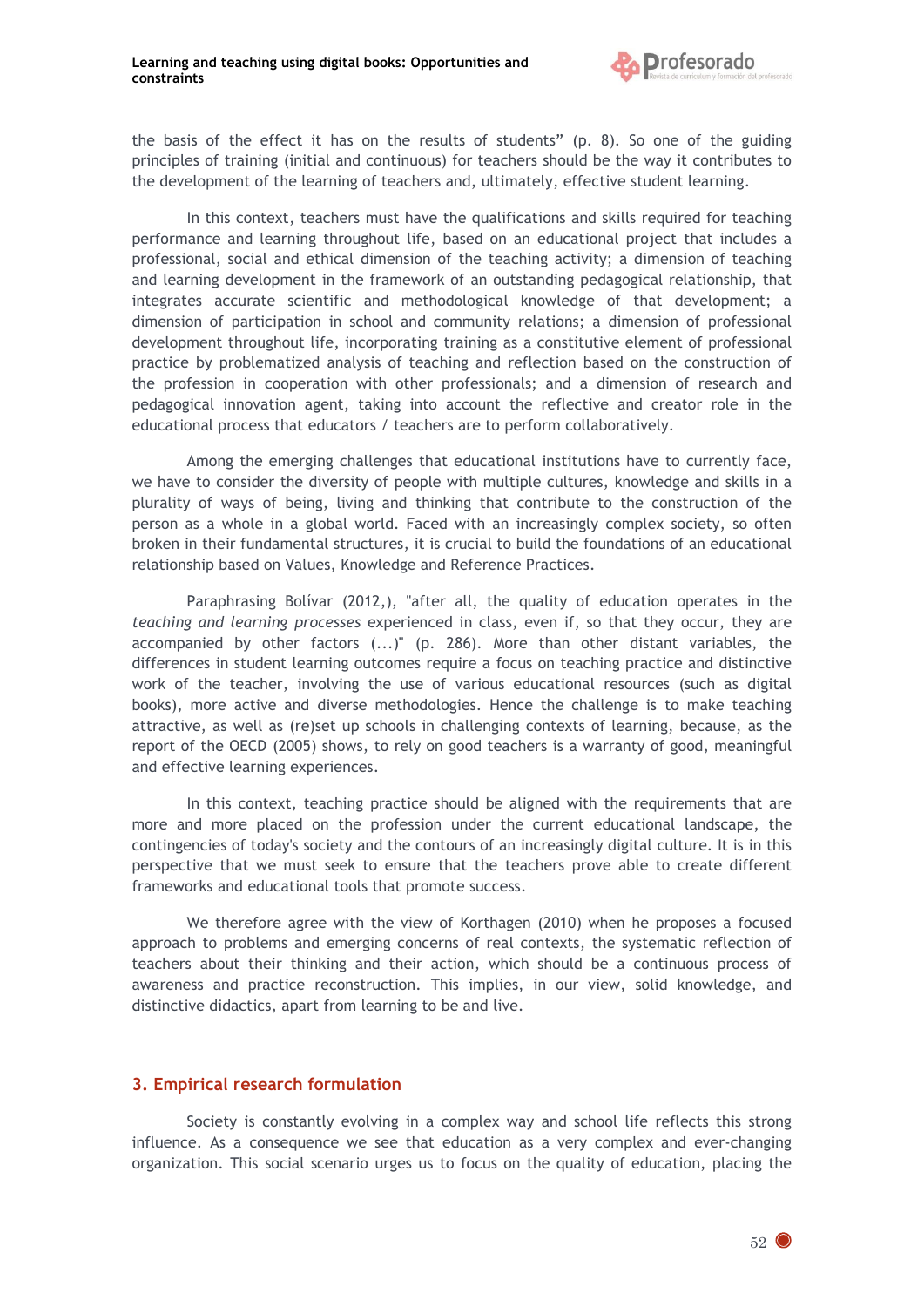

teacher at its core and on the quality of the pedagogical intervention. This leads us to some questions: Do teachers reflect on their teaching? Do teachers question the way they teach? Do teachers justify the use of the teaching materials they select? What about the methods they use? Do they identify the results of their teaching? Taking into account the teaching strategies that they use and the learning process, do teachers question those results and how to improve? With these concerns, it is essential to link the use of strategies that assume the effective and enriching development of theoretical and practical interaction processes to the learning and teaching using digital books: opportunities and constraints.

The methodology used for this study is qualitative. According to Bogdan (1994) "the objective of the qualitative researchers is to better understand the human experience and behavior" (p.70). Almeida (2007) believes that the qualitative research "cannot be done without the own perspective of the individuals that are part of the situations being studied" (p. 25), thus considering the qualitative methods more holistic and embracing. Bogdan (1994) characterizes the qualitative approach as descriptive, as it aims at explaining multiple realities, highlighting that some so its limitations are the fact that it is time-consuming, is challenging when it comes to data analysis, the procedures are not standardized, being the researcher a in fully contact with the individuals. Some well-known theories (as an example Bogdan, 1994) question the representativity of a qualitative study, as in these studies a limited number of individuals are questioned.

This qualitative approach is aligned with an interpretative research paradigm that, according to some authors, (Bogdan e Biklen, 1994; Lessard-Hébert, 1994), results from the rising interest in the educational issues, consisting of knowing the subject and being aware of the context, in the quest of understanding the several phenomena.

Having this in mind, we agree with Denzin & Lincoln (1994, in Aires, 2011) when they consider that the qualitative research "involves an interpretative and naturalistic approach of the subject of analysis" (p. 2).

Our present study is an exploratory one as we acknowledge that there are not as many studies on this matter in our country that allow us to support our investigation. In fact, our worries are focusing a relatively recent field of investigation with constant law changes. According to Yin (2005,), "an exploratory study (...) can address the issue or problem that is under exploration, the exploration methods, findings from the exploration and conclusions (for further research)" (p. 183*).* Moreover, we stress the idea of Yin (2005) that the case study follows on when you want to better understand a phenomenon, a situation that should be significant, being widely used in the social sciences.

However, in this study, it was our intention to perform a case study both due to the nature of the phenomenon (bound by a space), the participants (convenience sample) and the temporal issue. In this regard, we still consider the public theory by Theodorson and Theodorson (1970), who present the following definition of exploratory study,

A preliminary study the major purpose of which is to become familiar with a phenomenon that is to investigate, so that the major study to follow may be designed with greater understanding and precision. The exploratory study (which may use any of a variety of techniques, usually with a small sample) permits the investigator to define his research problem (…) (p. 142).

Despite the complexity of what we are researching, our methodological options include clear and appropriate objectives when it comes to the methodology we have adopted.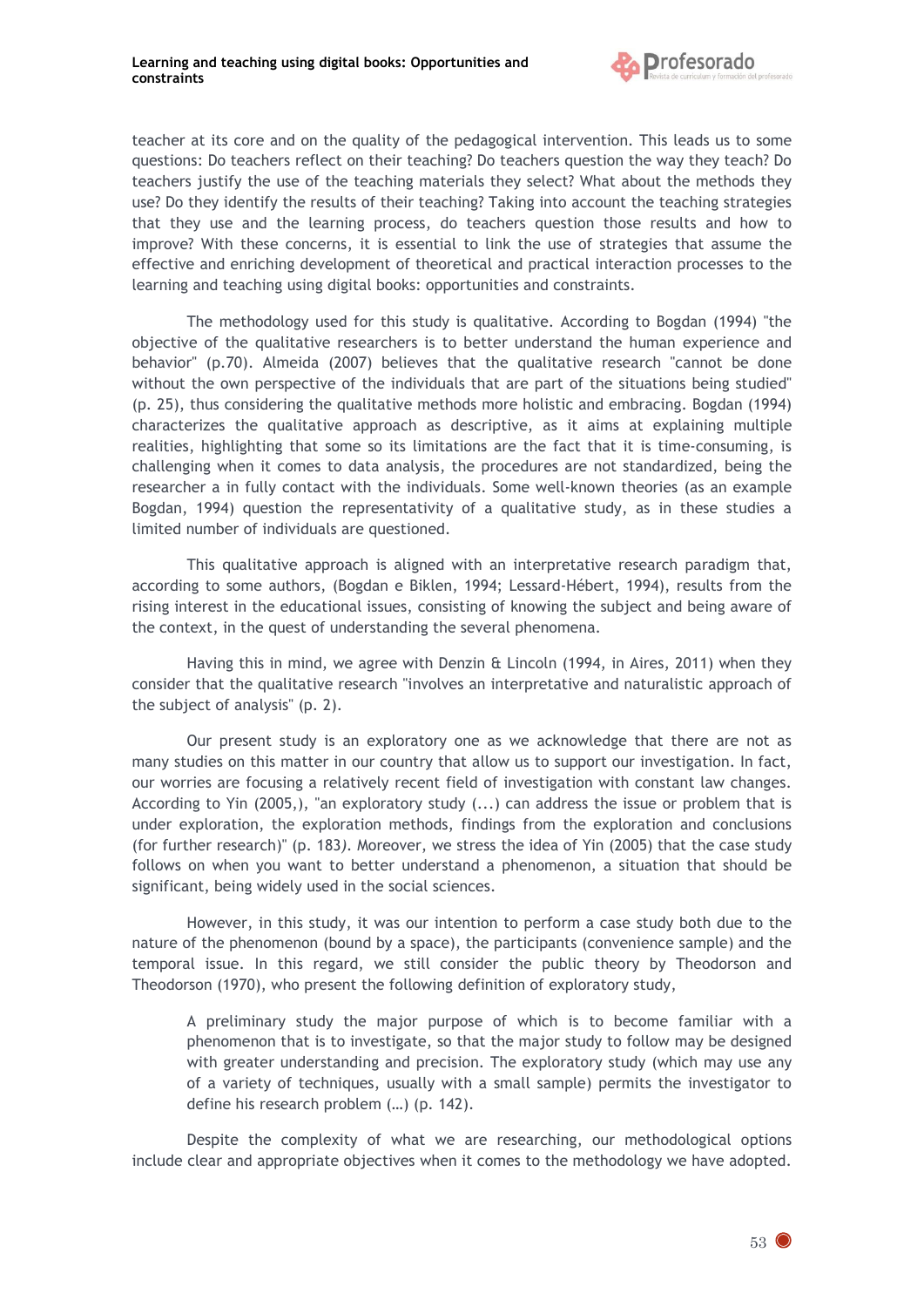

Again, we consider the thoughts of Yin (2005) that highlight the following about the exploratory study: "it should present a purpose and the criteria that will be used to measure if it was successful" (p. 42-43). In other words, it is necessary to present an objective and the methodology; such is our case, in the course of the research work.

In a study it is important how data collection is performed, placing it within a "geographical and social space" (Quivy and Campenhoudt, 1992). Our research was developed in two teacher training schools, situated in the district of Porto.

The research data collection techniques that we used were the Interview Survey (semi-structured script) and direct observation, reported by several authors (Lessard-Hébert, 1994; Quivy and Campenhoudt, 1992; Yin, 2005).

Yin (2005) stresses the importance of gathering data in multiple ways, using various data collection instruments in order to allow triangulation of data, which allows corroboration of them. The diversity of data collection techniques will allow the confrontation of the information collected, essential in a research of this nature.

Lessard-Hébert (1994) reports that the Interview Survey is among the techniques used in qualitative research. Representative people are interviewed expressing themselves on the subject matter. Consequently, the investigators show a growing interest in the subject. In our research, we used the interview with a semi-structured script, since in this type of interview the researcher asks the interviewee useful information to fulfill the established goals, set regardless of the person questioned. (...) The direction of the research is presented in a directive way and the answers to the introductory questions will serve as a starting point for conducting the rest of the interview (Albarello et al, 1997).

So our choice of this technique is linked to the purpose of knowing the perceptions of interviewees about the advantages and constraints of the use of digital books in the teaching and learning process. However, the interviewer should set an atmosphere of trust so that there is interaction with the interviewee, as it is crucial to establish an empathic relationship. We had this concern when implementing the survey interview.

Thus, we wrote a semi-structured script, directed to teachers, meeting the defined goals, as well as the selected topics, seeking comprehensiveness in order to provide a wide range of information on the perceptions of respondents regarding topics that we consider relevant. In order to validate the aforementioned script and understand the interest of this investigation we previously applied the interview survey to a group of teachers not participating in our study (exploratory interview) ensuring that the topics would meet our goals. Participants were informed both about the aims and purposes of our research and the confidentiality. The interviews were audio-recorded and later transcribed. Then, the transcription/research protocol was provided to each of the respondents to if it were their desire to provide a possible revision of the content. We emphasize that no change was necessary.

So we applied the survey technique interview to the participants of our study, observed two department meetings and analyzed documents we considered relevant.

With regard to direct / participant observation, some researchers (Bruyne et al, cited by Lessard-Hébert, 1994; Yin, 2006) differentiate the direct observation from participant observation. Direct observation allows the researcher to observe and collect data (Yin here includes observation of meetings), gathering evidence about what we are investigating. Here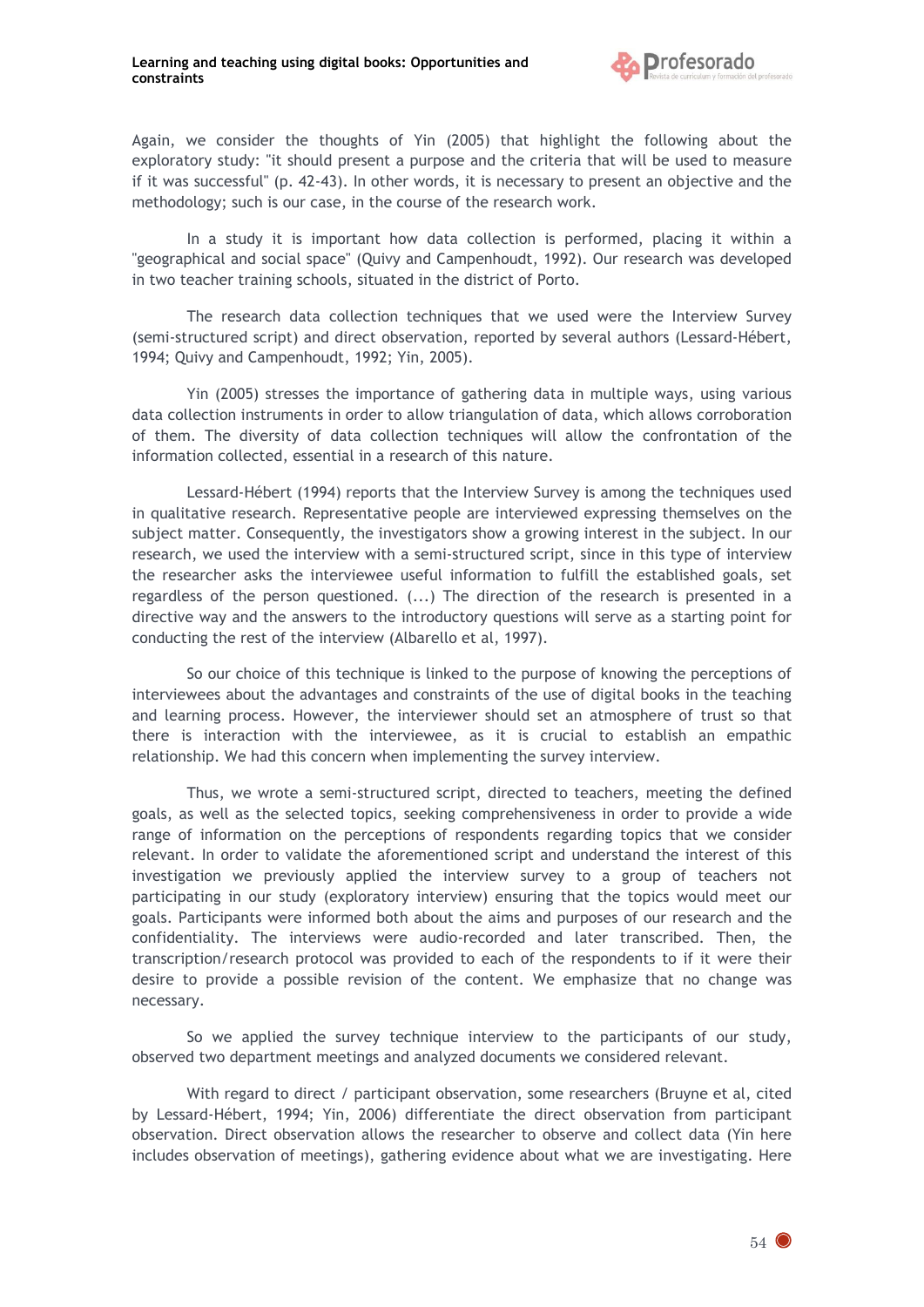

the researcher has a passive role. In participant observation, the researcher collects data and participates actively interacting socially with their object of study. Quivy and Champenhoudt (1992) consider participant observation as a variant of direct observation. Lopes (1996) refers that it is difficult to distinguish direct from the participant observation, stressing, however, that direct observation is governed "by anonymity codes and impersonality" (p. 89), noting that the researcher may limit the visual and auditory observation, depending on the methodological options. These authors are unanimous when it comes to state that the observer can influence the observed context, and even the way the observed react.

In our case, we selected two lessons in different months to apply this information gathering technique. The results are presented in the analysis and discussion of research data.

For the treatment of research data, we used the content analysis technique, proceeding to the categorization and coding data, as it will be presented later.

Content analysis, as an analysis technique of collected data, follows the observation of certain requirements, including "the meaning (content) ... the shape and distribution of content and forms" (Bardin, 2006, p. 38).

Almeida (2007), highlights the content analysis within the qualitative method as the one that "takes place with data from interviews, documents, (...)" (p. 25). Content analysis reported by Quivy and Campenhoudt (1992) and Bardin (2006) as categorical analysis belongs to the method of thematic analysis. According to Quivy and Campenhoudt (1992), the categorical analysis "is to calculate and compare the frequency of certain characteristics (...) previously grouped into meaningful categories." The categories resulting from the categorical analysis "(...) (p. 266) are items or classes, which bring together a group of elements (registration units in the case of content analysis) under a generic title, done because of the common characteristics of these elements" (Bardin, 2006, p. 111).

In this context, we carried out a categorical analysis, observing a set of criteria mutual exclusion, consistency, completeness, relevance, productivity and objectivity, being the categorization valid if it fits the objectives of the investigation, both by its importance (relevance) and to provide a set of meaningful data for this and / or other studies (productivity).

Based on these criteria, which led to the categories we defined, we proceeded to its codification in record units that, according to Vala (2001 in Lima and Pacheco, 2006) "(...) are the particular content segment that is characterized by placing it into a given category " (p. 25). This is "composed of a key term that indicates the central meaning of the concept one wants to grasp, and other indicators describing the semantic field of the concept" (ibid). With regard to codification of the registration units that is required in the application of information processing technique, it was possible to obtain a diverse and oscillating number of indicators that informed the understanding of the category, taking into account the perspective of the respondents.

In the case of this study, the categories defined as well as the registration units also represent inferences of the researcher himself; therefore, the content analysis technique has both a descriptive dimension - gives us what is "said" - and an interpretative dimension - that comes from the investigator when trying to better know the subject matter.

 $55\,^\circ$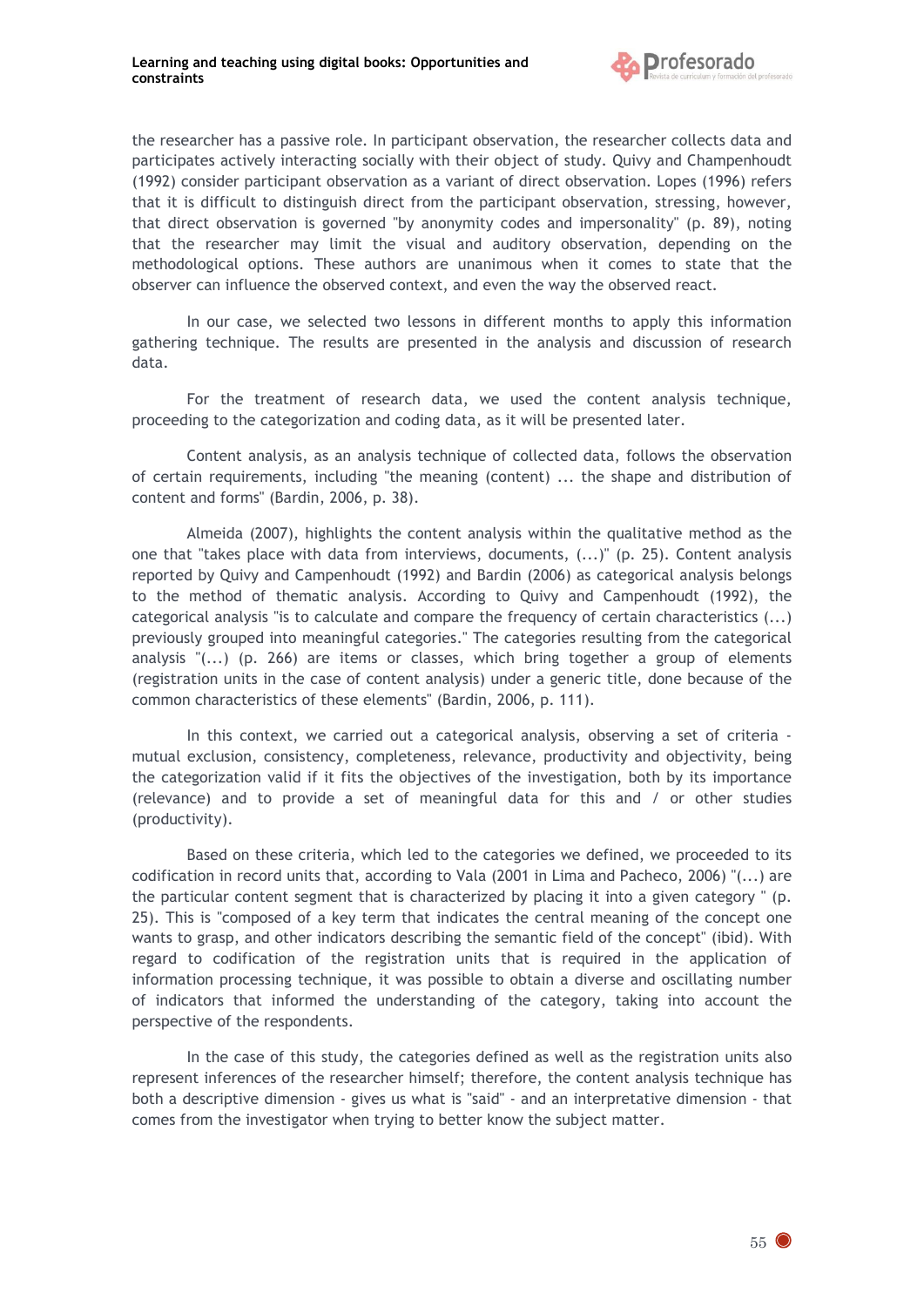

Based on the research topic, and after a brief reading of the transcript of the interviews - research protocol - to facilitate the process of content analysis and triangulation of the data collected, we defined what, in our view, corresponds to each category. The formulation of the categories resulted from the selected topics, and yet left open some emerging categories of the analysis of collected data.

The context in which the research took place was a set of schools (composed by eight educational establishments, from kindergarten to a secondary school), all located in Campanhã, Porto, composed in academic year 2006-2007. This grouping is covered by the third generation of Program of Educational Territories of Priority Intervention (TEIP3). This schoolyear, the school population is 2,284 students: 256 (12 groups) attend pre-school education, 792 (56 classrooms) in the  $1<sup>st</sup>$  cycle of Primary Education, 354 (18 classrooms) in the  $2^{nd}$  cycle of Primary Education, 446 (22 classrooms) in the  $3^{rd}$  cycle of Primary Education, 32 (two classrooms) of Education and Training Integrated Program, 54 (four classrooms) in Education and Training Courses, 200 (10 classrooms) in the scientific-humanistic secondary courses, 14 (one classroom) in Technological Sport Course and 136 (eight classrooms) in professional courses. 99% of students have Portuguese nationality, 38.1% do not benefit from economic support under the social school action; 42% of primary students and 53% of secondary students have a computer with an Internet connection at home. The analysis of parents and/or responsible for educational attainment shows that the percentage of parents of students in primary and secondary school with higher studies is, respectively, 3% and 2%, and with secondary and higher education is 13% and 10%, respectively.

The teaching staff consists of 238 members, of whom 73.5% are career teachers and 78.6% with 10 or more years of teaching practice. The non-teaching staff, mostly with employment contract in public functions for an indefinite period, is composed of 86 professional: a psychologist, two social service techniques, one social educator, a head of school administration services, an operational charge and 80 technical/operational assistants. The group also counts with 14 trainers for vocational courses.

The values of context variables, including the percentages of students without financial aid in the field of school social action, the low average of mothers' educational attainment and the percentage of tenured teachers, were below the median values recorded in schools within the same reference group, revealing very unfavorable context variables.

#### 4. Results: presentation and discussion

For the development of our empirical work, including the writing of the semistructured script of the interview survey, that was applied in academic year to twelve teachers from 1<sup>st</sup> cycle of a a primary education school, we looked at the overall goal of the research - "understand the perceptions of teachers regarding learning and teaching using digital books " – and we addressed the following themes, having in mind the setting up of a category system: conceptions about the act of teaching; construction of knowledge; strategies used in teaching; tools / materials used in the teaching process ; potential of digital books ; limitations of digital books.

Based on these themes, and after a brief reading of the transcript of the interviews research protocol – and in order to facilitate the process of content analysis and triangulation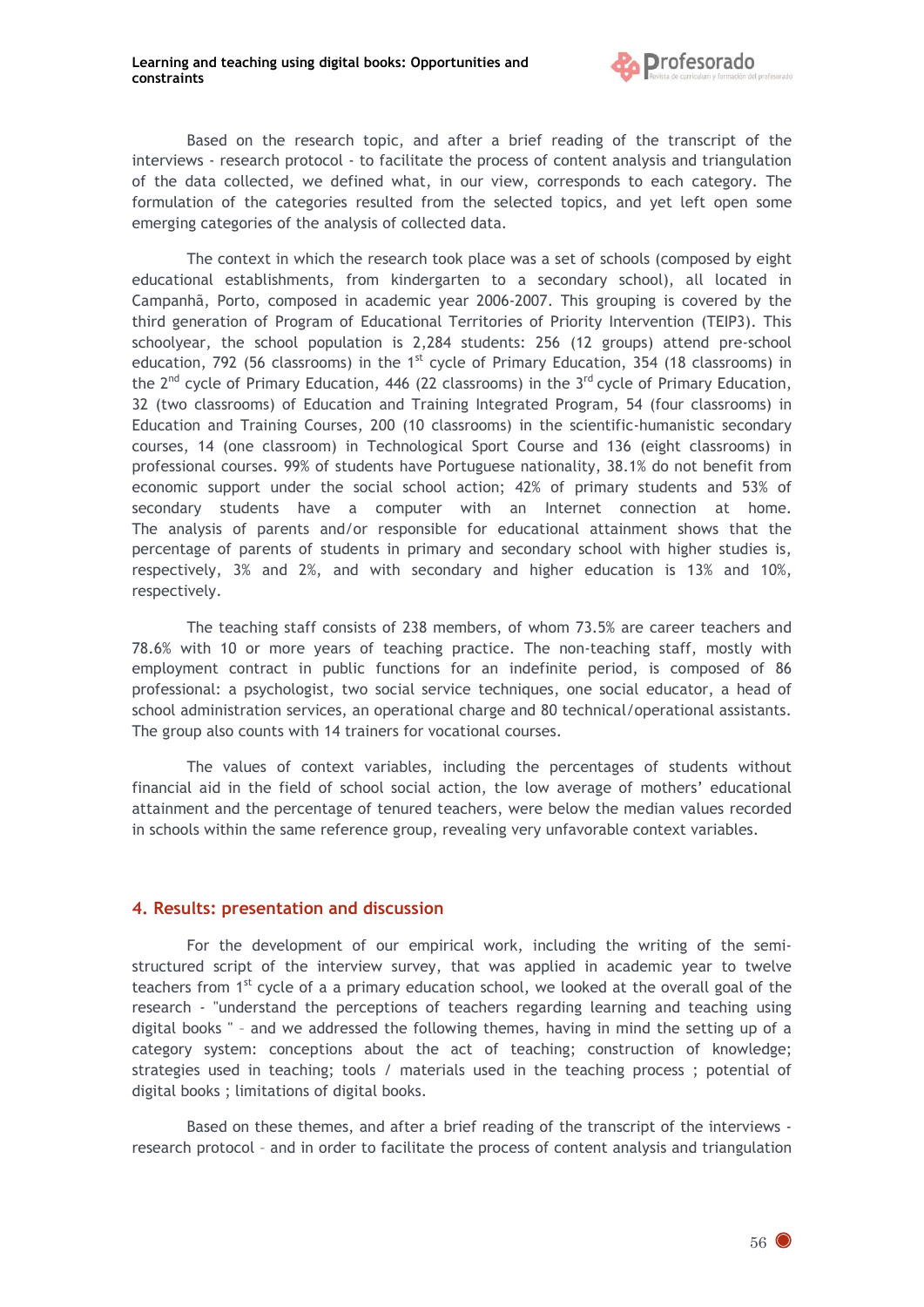

of the data collected, we defined what, in our view, corresponded to each category. Please note that the formulation of the categories resulted from the selected topics. However we left some categories open that would emerge from the analysis of the collected data.

Regarding the perception that teachers have of the act of teaching (category A), we find that they recognize "the need to diversify the ways of teaching, taking into account the different learning styles" (T7), stressing the importance of reflective professional development, shared with colleagues aiming at its improvement.

Regarding category B, the construction of knowledge, we find that teachers have a different views on this matter: while some highlight the teacher's role, perceived as decisive in the construction of knowledge, others point particularly to the curriculum management as well as the type of strategies and resources they plan to use: "when we are planning, together with peers, we try to take into account the different forms of knowledge construction" (T11); "I think the teacher should also create these resources, because if we have different classes, we have to diversify strategies in order to get to what we intend to" (T1); "The textbook alone is not enough, and there has to be the creation and be more dynamic in the use and creation of various materials and resources" (T8 ) "and this requires also the use digital resources" (T3).

With regard to favorite strategies (category C), participants are unanimous referring activities that are frequent, allowing the teacher to spend more time with each student; activities that "seek to meet the particular difficulties of each student " – (T10) – more personalizes teaching; and activities that contribute to good classroom management, "the use of ICT benefit the management of school time, including digital books" (T8). Teachers stated, although not systematically, that digital books are a key feature in differentiation, taking into account a more personalized, dynamic teaching and respect for multiple intelligences identified by Gardner (1998).

As far as the opinion of the interviewees about tools / materials used in the teaching process is concerned – category D -, all stress diversity as an asset. They highlight digital resources, because the students show up more motivated for learning ("become more focused and satisfied when using ICT" - T4), in addition to other qualities of these materials, "interactivity" (T8, T11, T12) "collaboration" (T8, T9), "regulated learning" (T1, T5).

Regarding the penultimate category, teachers were unanimous in concluding that the use of books digital poses a major challenge to the teaching process (they are useful for some teachers who understand their role in a logic of continuous learning and for most a constraint, because they are at a distinct disadvantage when compared to their students and what they are already able to do). The great advantages identified by teachers lead us to a more flexible teaching process, "custom" (T1, T2, T6, T7, T11 and T12), which clearly enhances "a journey of more autonomous learning" (T7) and, therefore, more "meaningful" (T2) and "current" (T8), in line with the challenges of a world and a more "digital school" (T4) that you want more "critical and human" (T2).

As far as limitations are concerned (category F), we find that teachers point essentially to the lack of training and lack of time for preparing lessons involving the use of these resources - "lack of time to plan lessons well" (T12); "I have trouble controlling the class and what students actually are doing "(T3). Teachers also point out "technical, scientific and didactic" (T9, T10) limitations, often resulting from the lack of proper training.

As mentioned earlier, we used direct / participant observation as a tool in our research. We participated in two classes of six of the interviewed teachers, the first taking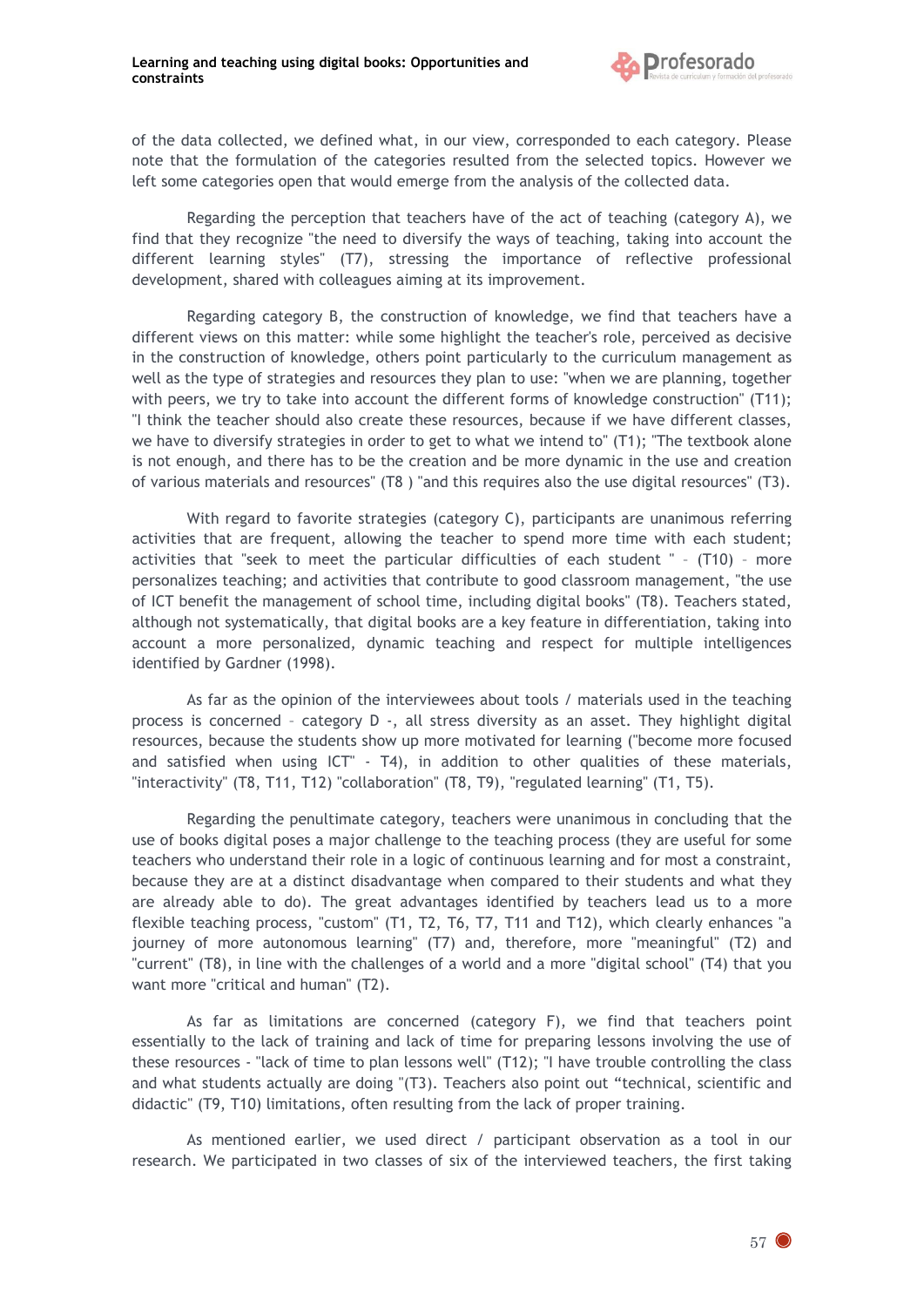

place in late September and the second in early May of the academic year 2014/15. From the observations we clearly understand that: teachers effectively give more autonomy to the students when they use the digital books, a fact is highly valued by both the teachers and the students and that really makes a difference in the established relationships and results. However, there is at the same time the difficult perception on the part of teachers, about what the "explicit teaching" is and regarding the model of monitoring and evaluation of students, through another way of teaching.

Teachers already have many resources when they want to regulate learning, but that still does not constitutes a clear pedagogical model, with common traits acknowledged by all professionals, communicable to other teachers in their schools, and even to other schools. When teachers use technological resources, it is still evident a lack of confidence in themselves and among each other. This is visible, for example, when there is a mutual opening of classrooms, which is only possible when there is trust and collaboration made over the years, applying all the best that each can achieve. When this happens student motivation is evident, as well as how they significantly engage in learning to do.

As a summary, the results seem to be aligned with the view of Rodríguez, Bruillard and Horsley (2015):

Textbooks play such a key role because education is profoundly based upon reading, writing and books. But, with the growing importance of digital technologies and their huge impact upon nearly all human activities, some changes seem unavoidable. Textbooks have to take into account digital technology. This issue is not new, and digital technology (ICT) is used in education for more than fifty years. It provides new environments, used at home or in classrooms, opens new opportunities for teaching and learning… But for a long time, we can observe a sort of coexistence between textbooks on the one side and digital technology on the other side. Now, the encounter can be considered more intimate, as textbooks themselves become digital. This current transformation raises many issues. We can quote some of them (p. 10).

#### 5. Conclusion

According to Adell (2007), the use of technological software incorporates very similar values to those that should be promoted in public schooling - freedom, transparency, collaboration, innovation, flexibility, independence and, as such, the use of digital books is perfectly justifiable for a variety of reasons, as the study results show.

Teaching and learning in the information society, in which ICT should not be neglected in the teaching-learning process, led us to particularly reflect on the digital books as an important tool in redefining the teaching practice. We have pointed out before that the teaching practice and the teacher work are directly related to the learning outcomes (Bolívar, 2012, p. *no.* 286). By incorporating more active and diverse methodologies in the everyday work in the classrooms, the teacher is promoting effective and meaningful learning experiences.

It was found that current technologies are effectively promoting a new way of teaching, resulting in significant consequences in the way of learning, since they are a more effective response to social demands and the interests of this new generation. Digital books are an example of a teaching tool more suited to contemporary times, investing in dynamic

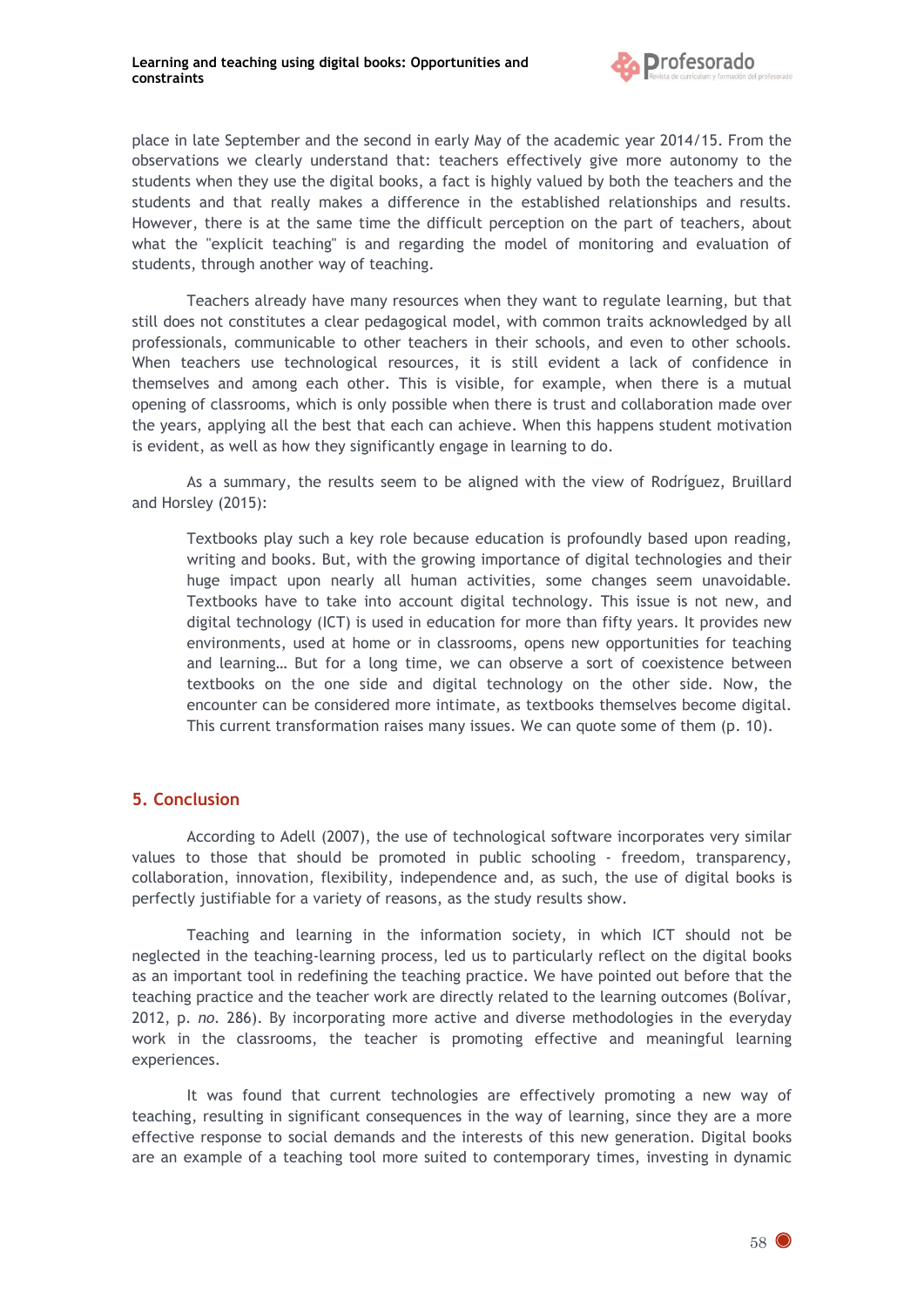

and personalized learning that promotes the creation, production and collaboration. This model comes to challenge the traditional teaching model that essentially encourages memorization, repetition and therefore uncritical reproduction. We can easily see that the use of digital books, as a way of incorporating technology in the learning and teaching context, comes to challenge all the teachers who choose to be aligned with the current increasingly digital culture, as we have seen before, and as our participants have stated. Korthagen (2010) highlighted the importance of systematic reflection, so that teachers could clearly understand the emerging contexts and the necessary adjustments to their performance, so that they could be in line with the modern society demands.

#### Referencias bibliográficas

- Adell, J. 2007. Software libre en educación. In: J. Cabero (coord.): *Tecnología Educativa* (pp. 173-193). Madrid: MacGraw-Hil.
- Albarello, L. et al (1997). *Práticas e Métodos de Investigação em Ciências Sociais*. Lisboa: Gradiva.
- Almeida, M. A. (2007). *Situação da Gestão do Conhecimento em Portugal*. Lisboa: Edições Colibri/Instituto Politécnico de Lisboa.
- Almeida, R. R. (2004). *Sociedade Bit: da sociedade de informação à sociedade do conhecimento* (2a ed.). Lisboa: Quid Juris.
- Bardin, L. (2006). *Análise de Conteúdo*. Lisboa: Edições 70.
- Bogdan, R. & Biklen, S. (1994). *Investigação qualitativa em educação. Uma introdução à teoria e aos métodos*. Porto: Porto Editora.
- Dahlstrom & Bishsel (2014). *EDUCAUSE Center for Analysis and Research (ECAR), Research Report*. Retrieved from [http://www.educause.edu/library/resources/study-students-and-information](http://www.educause.edu/library/resources/study-students-and-information-technology-2014)[technology-2014](http://www.educause.edu/library/resources/study-students-and-information-technology-2014)
- Elmore, R. F. (2003). Salvar la Brecha entre Estándares y Resultados. El Imperativo para el desarollo Professional en Educación*. Professorado. Revista de Currículum y Formación del Professorado*, *7* (1-2), 9-48.
- Gardner, H. (1998). A multiplicity of intelligences. *Scientific American Presents*, *0* (1), 18-23.
- Korthagen, F. A. J. (2010). How teacher education can make a difference. *Journal of Education for Teaching*, *36* (4), 407-423.
- Lagarto, J. (2013). Inovação, TIC e Sala de Aula. In A. Cavalheiri, S.N. Engerrroff, J. C. Silva (Org.). *As Novas Tecnologias e os Desafios para uma educação Humanizadora*, (pp. 133- 158). Santa Maria, Brasil: Biblos Editora.
- Lagarto, J. (2015) (Coord.). *Tablets – Mudando paradigmas do ensinar e do aprender*. Porto: Universidade Católica Editora
- Lessard-Hébert, M. et al (1994). *Investigação Qualitativa: Fundamentos e Práticas*. Lisboa: Instituto Piaget.
- Moreira, J. M. (2007). Etica e sociedade da informação e conhecimento. In J. D. Coelho (Org.). *Sociedade da Informação: O percurso portuguê*s. Lisboa: Edições Sílabo.